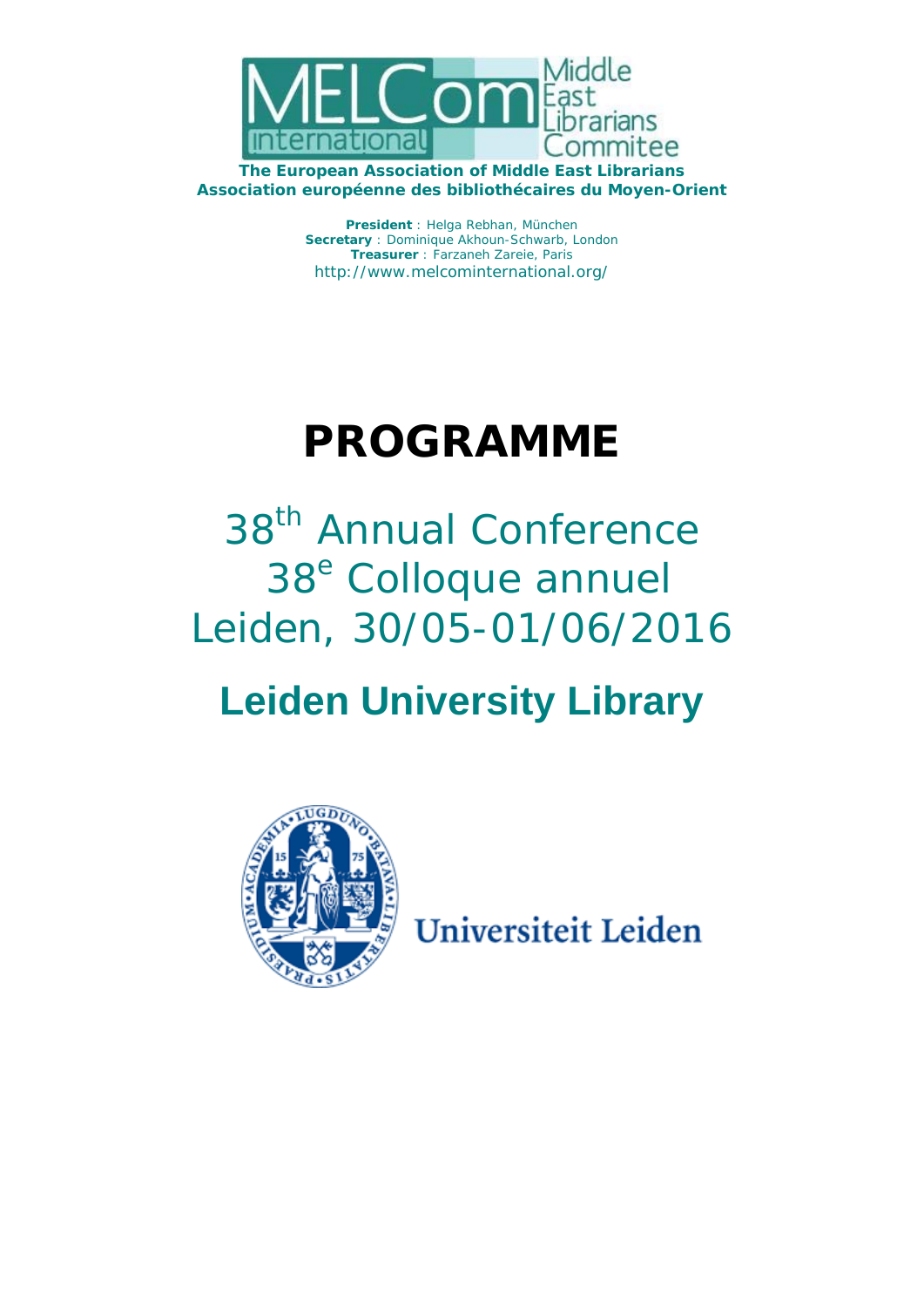

## **DAY 1 : Monday Lundi 30.05.2016**

- **09:00-10:00 Registrations** | **Inscriptions** (coffee/tea will be provided)
- **10:00-10:30 Opening** | **Séance d'ouverture Greetings** by **/ Adresses** de **Kurt de Belder**, Director of the Leiden University Libraries and **Helga Rebhan**, MELCom International President.
- **10:30-12:30 Session 1: New perspectives for Middle Eastern collections in libraries / Chair: Arnoud Vrolijk**
- **1. Is there a role for Middle Eastern Collections for University Internationalisation?**  *Sunuodula, Mamtimym (Area Studies Librarian, Durham University Library, UK)*
- **2. New digital archive -- Jrayed: Arabic Newspapers of Ottoman and Mandatory Palestine**  *Ukeles, Raquel (Curator, Islam and Middle East Collection, National Library of Israel, Jerusalem)*
- **3. Recent movements of MS CUL Or 1287, the Lewis Qur'anic manuscript**  *Fedeli, Alba (Research fellow, Central European University, Budapest, Hungary) & Faghihi, Yasmin (Head of Near and Middle Eastern Department, Cambridge University Library, UK)*
- **4. Digital Humanities Case Study: Egyptian Press Digital Archive at (CEDEJ) Centre for Economic, Judicial, and Social Study and Documentation**

*Habib, Ahmed (Director of Enterprise Applications & Integrated Solutions Department, Bibliotheca Alexandrina, Egypt), Bassem Elsayed, Ahmed Sharkas (Bibliotheca Alexandrina, Egypt) & Hala Bayoumi (CEDEJ-CNRS, Cairo, Egypt).*

#### **Lunch Break**

## **14:00-15:30 Session 2: Orientalists and libraries / Chair:**

- **5. Salisbury's Legacy: 175 Years of Arabic collecting in the United States**  *Dougherty, Roberta (Librarian for Middle East Studies, Yale University, New Haven, USA)*
- **6. A la recherche des fonds Deny et Basset : autour des archives scientifiques de l'orientalisme français**  *Guichard, Benjamin (Directeur scientifique, BULAC - Bibliothèque universitaire des langues et civilisations, Paris, France)*
- **7. `Issá Iskandar el Ma`luf (1869-1956) Talks!**  *El Mikati El Kaissi, Samar (Archives Librarian, American University of Beirut, Lebanon)*

#### **Coffee Break**

**16:00-16:45 17:00-17 :45 Visits of two Leiden University Libraries to choose among the three following options| Visites de deux bibliothèques de l'Université de Leyde à choisir parmi les trois options suivantes :** 

- 1. Oriental special collections focus on Arabic collections (Arnoud Vrolijk)
- 2. Islamic bookbindings (Karin Scheper)
- 3. Bibliotheca Thysiana (Paul Hoftijzer)

## **18:00 Reception,** *courtesy of Brill Publishers* **| Buffet apéritif** *offert par les Editions Brill*

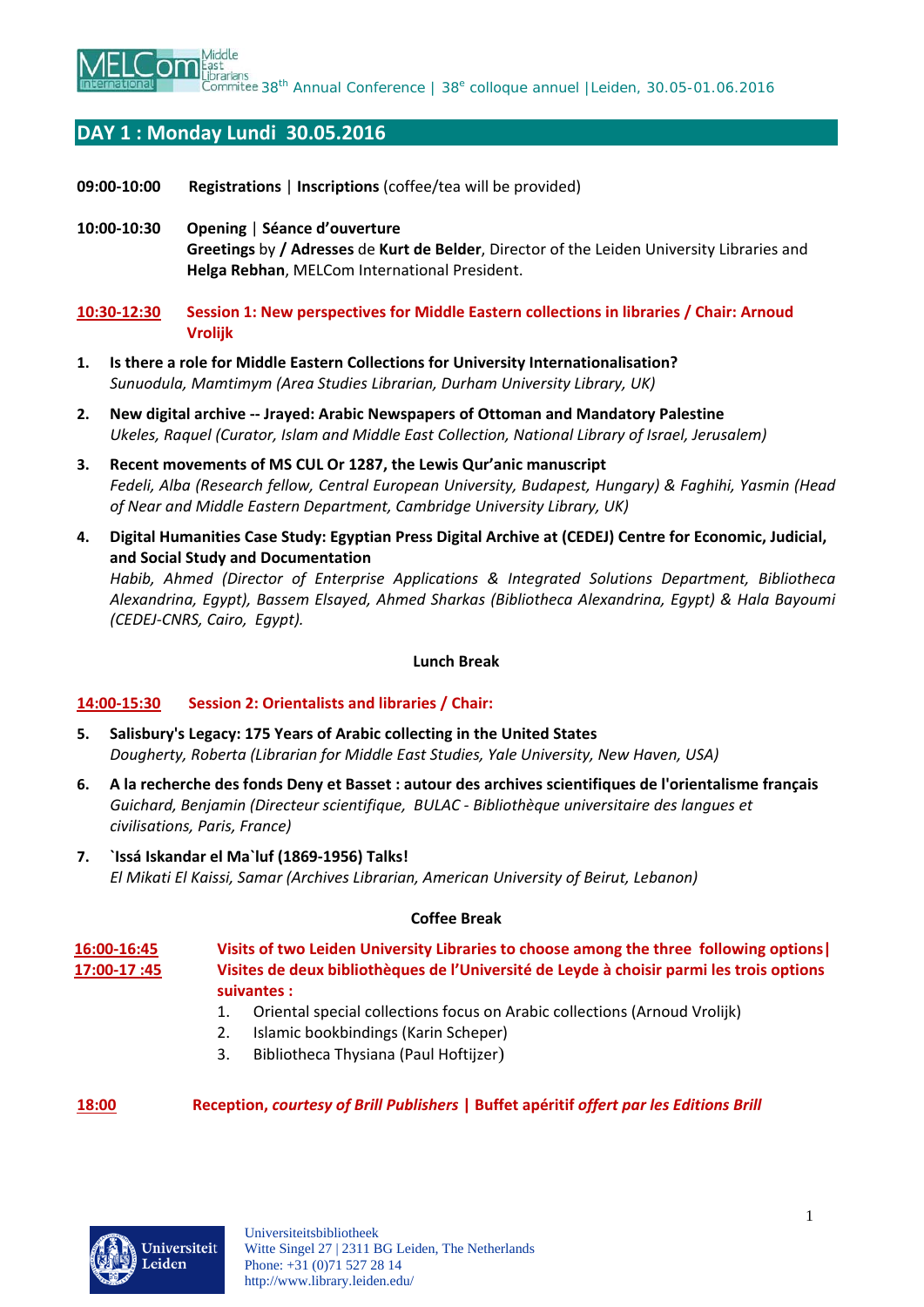

38<sup>th</sup> Annual Conference | 38<sup>e</sup> colloque annuel | Leiden, 30.05-01.06.2016

## **DAY 2: Tuesday Mardi 31.05.2016**

## **09:00-10:30 Session 3: Collections in focus / Chair:**

**1. The Ottoman Manuscripts in Croatia** 

 *Okuyucu, Cihan (Professor, Süleyman Şah University, Istanbul, Turkey) & Ceviz, Nurettin (Professor, Ipek University, Ankara, Turkey)* 

- **2. Witnessing the history: the old Arabic Serials of the Heritage Collection, Qatar National Library**  *Torres Santo Domingo, Nuria (Senior Cataloging Librarian, Qatar National Library) & Ibarra Ibaibarriaga, Maria (Cataloging Librarian, Qatar National Library)*
- **3. Old Printed books and Manuscripts in Arabic Script Held at Historic and Architectural Complex of the Kazan Kremlin**

*Garaeva, Nuria (Head of Dept. Museum of Islamic Culture, Historic and Architectural Complex of the Kazan Kremlin, Tatarstan, Russia)* 

#### **Coffee Break**

## **11:00-12:30 Session 4: Evolution of formats and their reception / Chair:**

- **4. Why did printing arrive "late" in the Middle East: a summary of the arguments**  *Roper, Geoffrey (Bibliographical Consultant, Wellingborough Northants, UK)*
- **5. To print or not to print! Is that still the question?**  *Ghali, Walid (Head Librarian,Institute for the Study of Muslim Civilisations, London, UK)*
- **6. Electronic resources in Algerian libraries: acquisition and usage.**  *Bouderbane, Azzedine ; Gamouh, Nadjia (Professors at the Institut de bibliothéconomie, Université Constantine 2, Algeria) & Benkaid-Kesba, Teboura (Librarian, Bibliothèque Universitaire Centrale, Université d'Oum El Bouaghi, Algeria)*

#### **Lunch break**

## **14:00-15:30 Session 5: Projects & recent evolutions in Libraries / Chair: Yasmin Faqhihi**

- **7. Access to Early printed books from the Middle East at the Staatsbibliothek zu Berlin: Some examples**  *Rauch, Christoph (Head of Oriental Department, Staatsbibliothek zu Berlin, Germany)*
- **8. The Foundation Digital Library Portal**  *Benaicha, Karima (Head of Library & Online Database, Al-Furqan Islamic Heritage Foundation, London, UK)*
- **9. Arabic Collections Online (ACO) : An Open Public Access Source**  *Abu Baker, Muneer (Associate Professor / Senior Librarian, Zayed University, Dubai, UAE)*
- **10. Early Arabic Printed Books from the British Library a presentation of this new text-searchable online archive of Arabic and European languages**

*De Mowbray, Julia (Publisher, Gale International, Cengage Learning, Andover, UK)* 

## **Coffee Break**

## **16:00-17:00 Session 6: Collector & Exhibition extraordinaires in focus / Chair: Geoffrey Roper**

- **11. Antoine Galland and his manuscript lost in transcription**  *Yontan, Sara (Conservateur des collections turques, Bibliothèque nationale de France, Paris)*
- **12. Kalila wa Dimna : visite guidée de l'exposition à l'Institut du Monde Arabe**  *Vernay-Nouri, Annie (Conservateur en chef, Bibliothèque nationale de France, département des Manuscrits, Paris)*

## **20:00 Traditional dinner** at **| Dîner traditionnel** à **Het Prentenkabinet**

Kloksteeg 25, 2311 SK Leiden, Netherlands– +31 71 512 6666 – www.prentenkabinet.nl

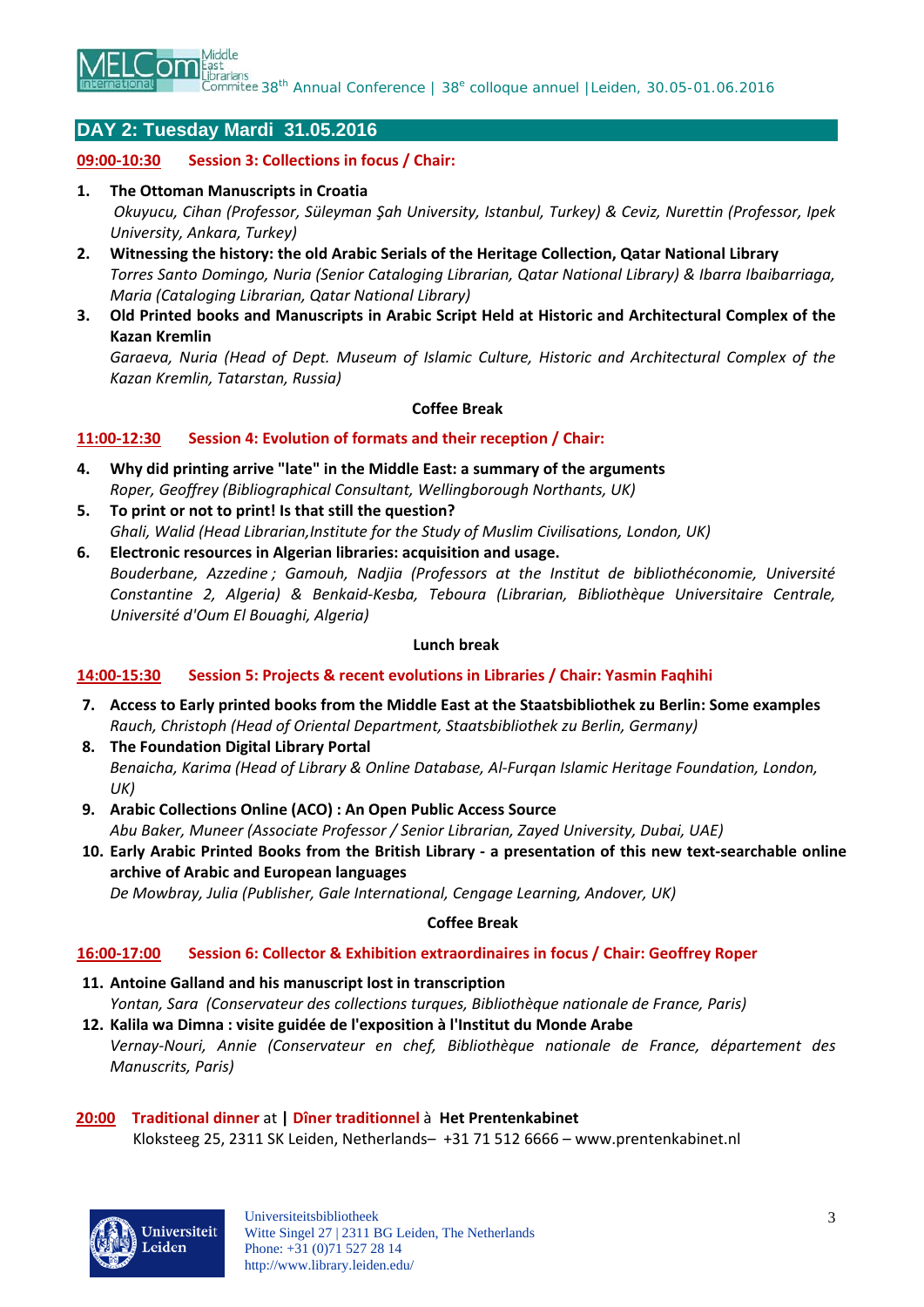

38<sup>th</sup> Annual Conference | 38<sup>e</sup> colloque annuel | Leiden, 30.05-01.06.2016

## **DAY 3: Wednesday Mercredi 01.06.2016**

## **09:30-11:00 Session 7: Collections in focus / Chair: Azzedine Bouderbane**

- **1. Les manuscrits en Tunisie : identification et mise en valeur à l'ère du numérique**  *Habchi, Khaled (Directeur, Institut Supérieur de Documentation, Université de La Manouba, Tunisie) & Séghir, Yousra (Enseignante, ISD, Université de La Manouba, Tunisie)*
- **2. Enluminures des manuscrits coraniques de la bibliothèque de l'Université Islamique Émir Abdelkader**  *Roumeissa, Soudous & Bouanaka, Souad (Doctorante & Maître assistante, Institut de bibliothéconomie Constantine, University Abdelhamid Mehri - Constantine 2, Algeria)*

## **3. Nashriyah: Digital Iranian History**  *Tate, Paul (Academic Engagement Librarian (Middle East Languages), University of Manchester, UK)*

## **Coffee Break**

## **11:15-13:15 Session 8: Editorial trends in the Middle East studies and in Middle East countries / Chair: Sara Yontan**

- **4. Syrian publishing in Southeastern Anatolia**  *Hirsch, David (Librarian for Middle Eastern Studies, University of California-Los Angeles (UCLA), Los Angeles, USA)*
- **5. Editorial trends in the Middle East studies and in Middle East countries: views from the publishers/providers.** *An interactive panel followed by a Q&A session.*

*With the participation of George Fawzy, Leila Books (Arab world); Rifat Bali, Libra Books (Turkey); Mozhgan Jalalzadeh, Iranfarhang (Iran and Afghanistan); Musaid Al-Tayyar, Dar al-Mandumah (DB Arab world)*

## **Lunch break**

## **14:30-15:45 Session 9: Projects' overview / Chair:**

- **6. The implementation of FRBR in the AlKindi catalog (TBC)**  *Du Grand-Launay, René-Vincent (Directeur de la Bibliothèque, Institut Dominicain d'Etudes Orientales, Cairo, Egypt)*
- **7. Portail numérique « Bibliothèques du Levant » : identification et signalement du corpus: Partenariat BnF / IFAO**

*Naeem, Faten (Responsable de diffusion des publications, adjointe au directeur du pôle éditorial, Institut français d'archéologie orientale, Cairo, Egypt) & Refaat, Marianne (Institut français d'archéologie orientale, Cairo, Egypt)* 

**8. The virtual library MENALIB and its Middle East related open access repository MENAdoc (Halle/Germany)** 

*Adam, Volker (Subject Specialist, Universitäts- und Landesbibliothek Sachsen-Anhalt, Halle, Germany)* 

**9. UNESCO-Sharjah award 2015 for the Islamic Library and the Early Arabic prints at the Digital Library AECID: a time to celebrate** 

*Mora, Luisa (Head Librarian of Islamic Library "Félix María Pareja", AECID Library, Spain)* 

## **Coffee Break**

## **16:00-17:00 Professional announcements & Business Meeting open to all conference attendees Provisional agenda of the Business Meeting:**

- **1. President, Secretary & Treasurer's reports**
- **2. MI Website**
- **3. Next year conference**
- **4. Professional announcements**
- **5. MI President's special announcement**

**NB regarding Professional announcements:** Participants are kindly asked to submit their announcements with a brief sentence to the secretary of MELCom International.